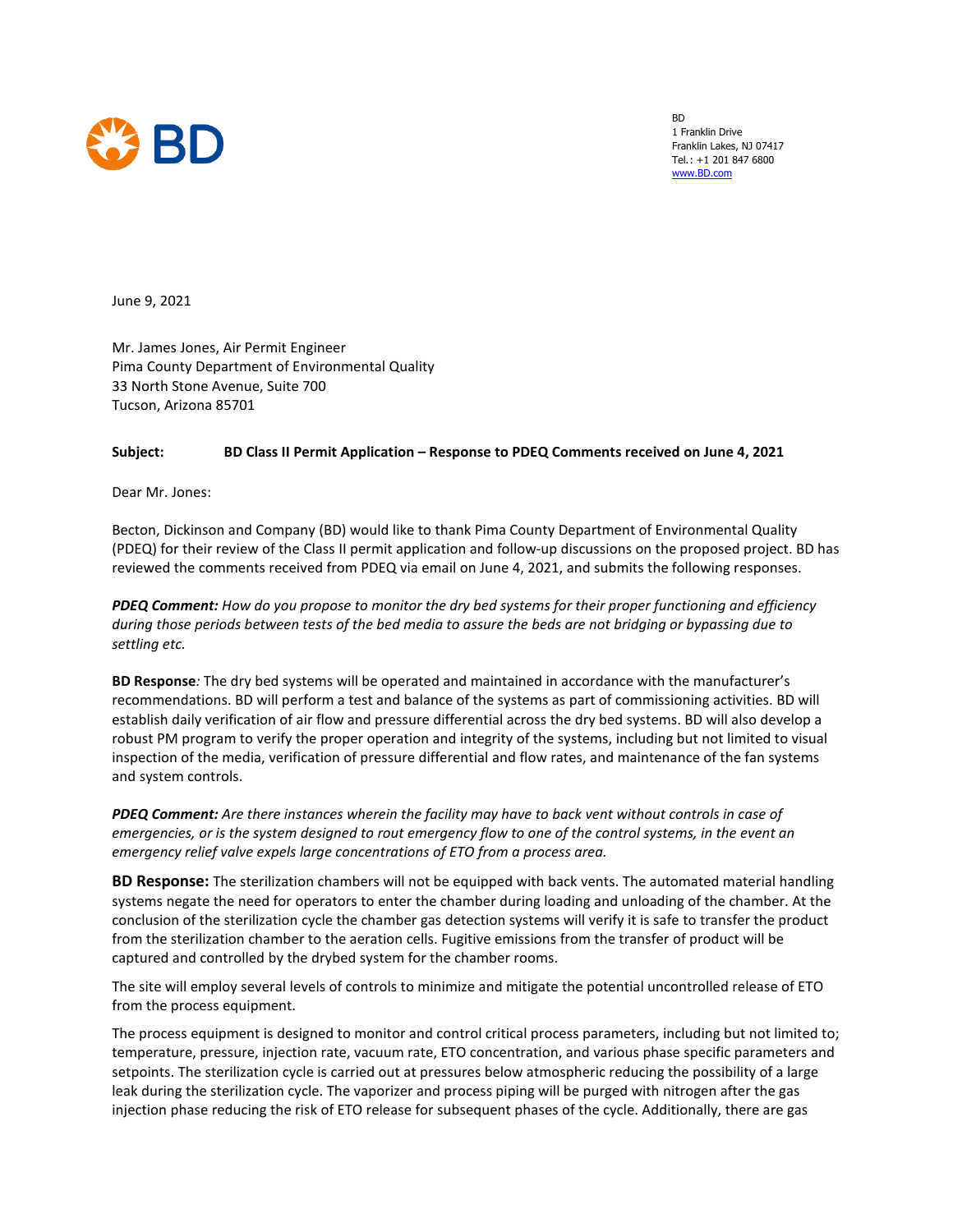detection systems installed in the processing areas which are interlocked with the process equipment. Any deviation from normal process parameters, loss of utilities, or activation of the gas detection system alarms, will cause the process to stop (in safe mode) until the issue is corrected and it is safe to resume operations.

In the case of accidental release of ETO into the processing areas the drybed systems are designed to capture and control the ETO within this space. In the case where the design limits of the drybed systems is exceeded the emergency exhaust would be activated and the space would be vented to atmosphere. In this case the quantity of the release would be reported to authorities as per State and federal regulatory requirements.

A robust preventive maintenance program will be developed in alignment with manufacturer's recommendations as well as Recommended and Generally Accepted Good Engineering Practice (RAGAGEP). This includes, but is not limited to, leak check of the drum manifold and associated equipment, leak check of the sterilizer prior to use of ETO, routine leak test of the entire sterilization process equipment, calibration of sensors, gas detectors, and critical process control equipment, safety interlock verification, and annual requalification of the sterilization process and associated utilities.

BD will implement a strict ETO drum inspection program which will ensure no leaking drums are received on site or used in the process. BD will also implement a robust Leak Detection and Repair (LDAR) program in accordance with EPA guidance, inclusive of all ETO processing equipment, including safety (emergency) relief valves.

BD will establish and train an on-site HAZMAT Team to enable timely response to emergencies and will develop a comprehensive emergency response plan and coordinate with local emergency response agencies.

*PDEQ Comment: Do we need to consider any of the materials exposed during processing with ETO as hazardous waste either before or after exposure or ETO usage. Disposable filters, or elements, et. al.*

**BD Response:** The proposed ethylene oxide sterilization facility is not expected to generate hazardous waste from the sterilization process. Any waste generated (i.e. from laboratory or maintenance activities) will be profiled and disposed in accordance with the applicable State and federal regulations.

*PDEQ Comment:* Determination on what constitutes startup of the operations for setting forth the timeline to the first performance tests.

**BD Response:** As discussed on conference calls with PDEQ on June 4, 2021, each sterilization system will undergo a rigorous validation to ensure that the final sterilized product meets U.S. Food and Drug Administration (FDA) requirements. The validation process for each sterilization line will include the following protocols:

- Installation Qualification (IQ): This protocol is to confirm all process and support equipment is installed as per design intent. No ethylene oxide will be used during this protocol.
- Operational Qualification (OQ): This protocol is to confirm the equipment operates as intended. This includes running the equipment, testing alarm limits, interlocks, etc. At the conclusion of the OQ the testing will include a dry run (no product) with ETO. Exhaust from the sterilization and aeration (degassing) chambers will be routed to the Lesni catalytic oxidation systems to control emissions of ethylene oxide. The dry bed systems will also be operational at this time.
- Performance Qualification (PQ): This protocol is to confirm medical products can be sterilized as intended. ETO will be used to sterilize dunnage (representative of product to be sterilized) in accordance with FDA requirements. The PQ typically involves 4-6 runs or cycles as per industry guidance.

After the completion of the validation steps, BD will submit documentation for approval of the sterilization equipment and process to the FDA. BD is not allowed to sterilize "sellable" product until an approval from the FDA is received. BD therefore considers the receipt of approval from FDA as initial startup of its sterilization process. As discussed with PDEQ, BD is proposing to complete the initial performance testing of the two Lesni systems within